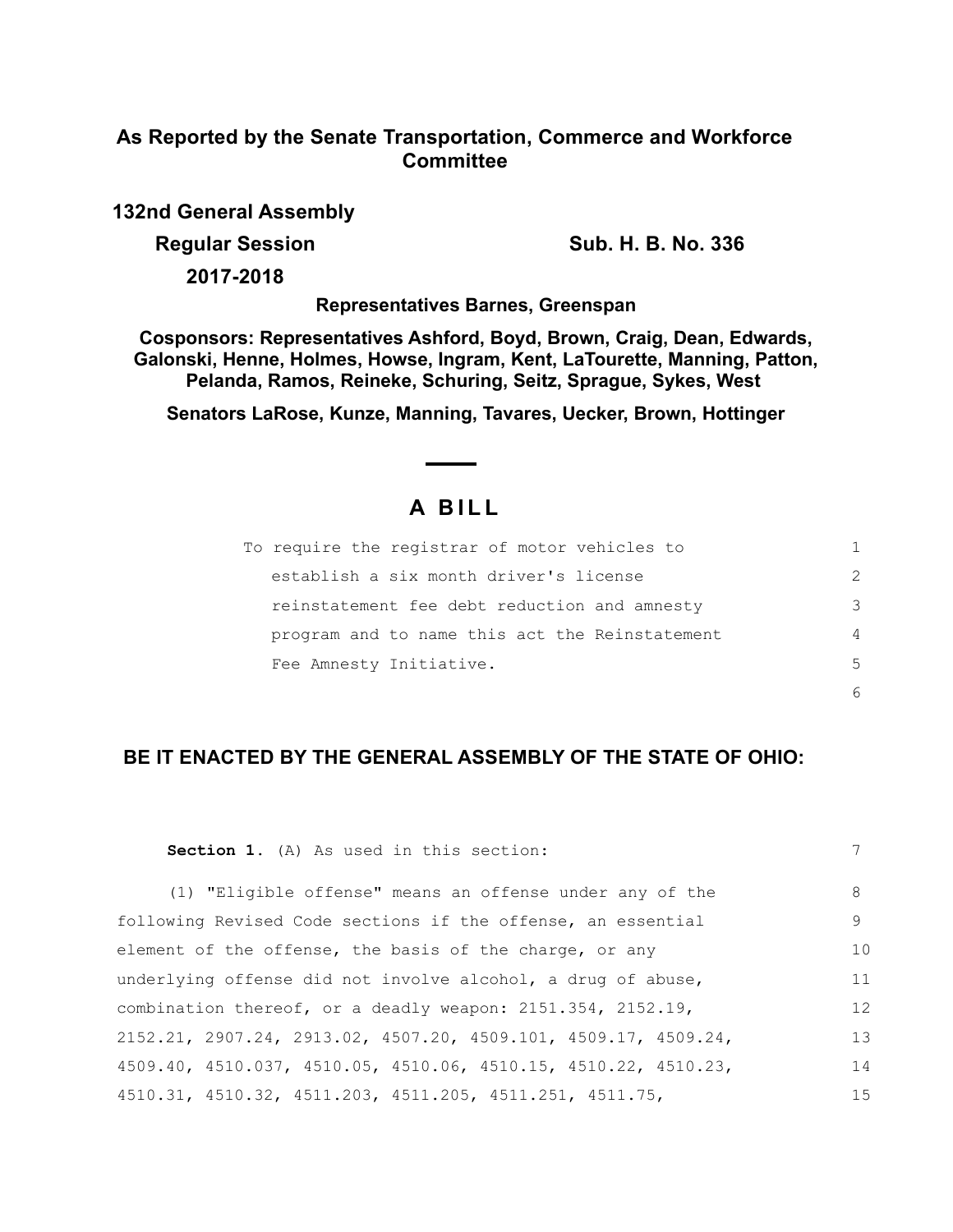4549.02, 4549.021, and 5743.99.

(2) "Deadly weapon" has the same meaning as in section 2923.11 of the Revised Code.

(3) "Drug of abuse" has the same meaning as in section 4511.181 of the Revised Code.

(4) "Complete amnesty" means a waiver of reinstatement fees.

(5) "Driver's license or permit" does not include a commercial driver's license or permit.

(6) "Indigent" means a person who is a participant in the supplemental nutrition assistance program administered by the department of job and family services pursuant to section 5101.54 of the Revised Code.

(B) Not later than ninety days after the effective date of this section, the Registrar of Motor Vehicles shall establish a driver's license reinstatement fee debt reduction and amnesty program. The program shall immediately terminate six months after that effective date.

(C) During the period the program is in operation, both of the following apply:

(1) A person whose driver's license or permit has been suspended as a result of an eligible offense may apply to the Registrar for driver's license reinstatement fee debt reduction if the person has completed all court-ordered sanctions related to the eligible offense other than the payment of reinstatement fees and at least eighteen months have expired since the end of the period of suspension ordered by the court. 36 37 38 39 40 41 42

(2) A person whose driver's license or permit has been

16

17 18

19  $20$ 

21 22

23 24

34 35

43